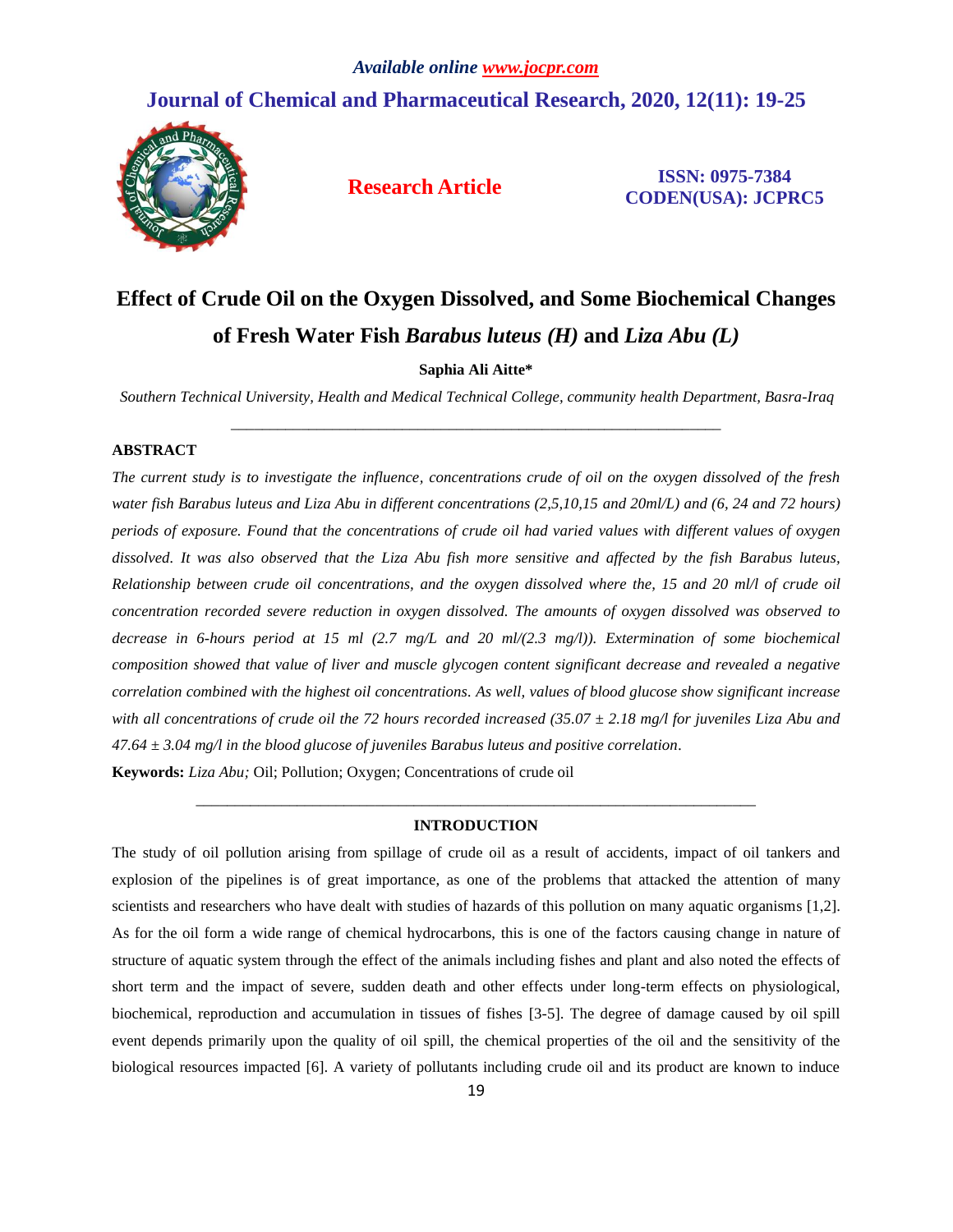stress condition, which impair the health of fish [7]. The oil spill at the beginning of a floating layer on the surface of water lead to decrease of oxygen dissolve and light together, with effect on process of gas exchange and oxygen dissolve which is due to change behavior and low density of population of fishes [8]. This research focuses on the effects, the influence of the crude oil concentration on the oxygen dissolved for the freshwater fish *Barabus luteus* and *Liza Abu* in different concentrations under periods of exposure. To show that the concentrations of crude oil had varied values with different values of oxygen dissolved ion.

#### **MATERIALS AND METHODS**

#### **Test animals**

Fish samples were collected from the bank of Shatt al Arab in the north of the Basra city. The samples were transferred to the basin for 15 days to acclimation under laboratory conditions at a temperature  $22 \pm 2^{\circ}c$  and also provided feed with dry protein diet. After that, they measured the average weight as  $9 \pm 2$  gm. and  $11 \pm 3$  cm length Juvenile fish *Liza Abu*, 11 ± 2 gm. and 8 ± 2 cm length of length Juvenile fish *Barabus luteus*, after acclimation period samples are divided with three replicates in with 5 samples of fish in each replicate for each oil concentration.

#### **Preparation of solution**

The crude oils were obtained from Iraqi South Oil Company-Rumelia Oilfield, and transferred to the laboratory by dark bottles and stored in  $(18 \pm 2)$  ascertain volumes of crude oil [9] procedure for the preparation of Water Soluble Fraction (WSFs) was adopted. 250 ml of crude oil was gently mixed with 750 ml of water and was shaken by and mixed by magnetic shaking device at speed (800 rpm) for two (2) hours and crude petroleum oil was introduced into ten plastic containers filled with 3 liters of water experiment then put 5 juveniles, fish each at concentration of 0, 5, 10, 15 ,and 20 ml/l respectively exposure and for time periods (6 ,24, and 72 hrs).

#### **Oxygen dissolved test**

Winkler method [10] is used to measure the dissolved oxygen after the end of each period exposure.

#### **Biochemical tests**

Juvenile fish *Liza Abu* and *Barabus luteus* were tested to determine glycogen content in muscle and liver by taking small pieces of muscle and liver which were freezer dried and then used in the method [11] and also calculated the blood glucose by small sample of blood and then estimated with method [12].

#### **Statistical analyses**

Statistical analyses were done by SPSS software. The results of hematological profile were presented as the mean  $\pm$ S.D. comparing between untreated control and treatment groups using One-way analysis of (ANOVA with values P  $\leq$  0.05 were regarded as statistically significant.

#### **RESULTS AND DISCUSSIONS**

The results of the current study on oxygen dissolved amount by the juvenile fish *Barabus luteus*, influence the different concentrations. Figure 1 shows the relationship between the oil concentration and oxygen demand during periods of time estimated 6,24.72 hours, respectively. Figure 1 shows the amounts of oxygen dissolved and was observed to decrease in 6-hours period at 15 ml (3.0 mg/L and 20 ml/ (2.7 mg/l) while in 24 hours, the decrease in the amounts of oxygen dissolved was (2.4mg//l) a period 72 hours, is very effective the values of oxygen dissolved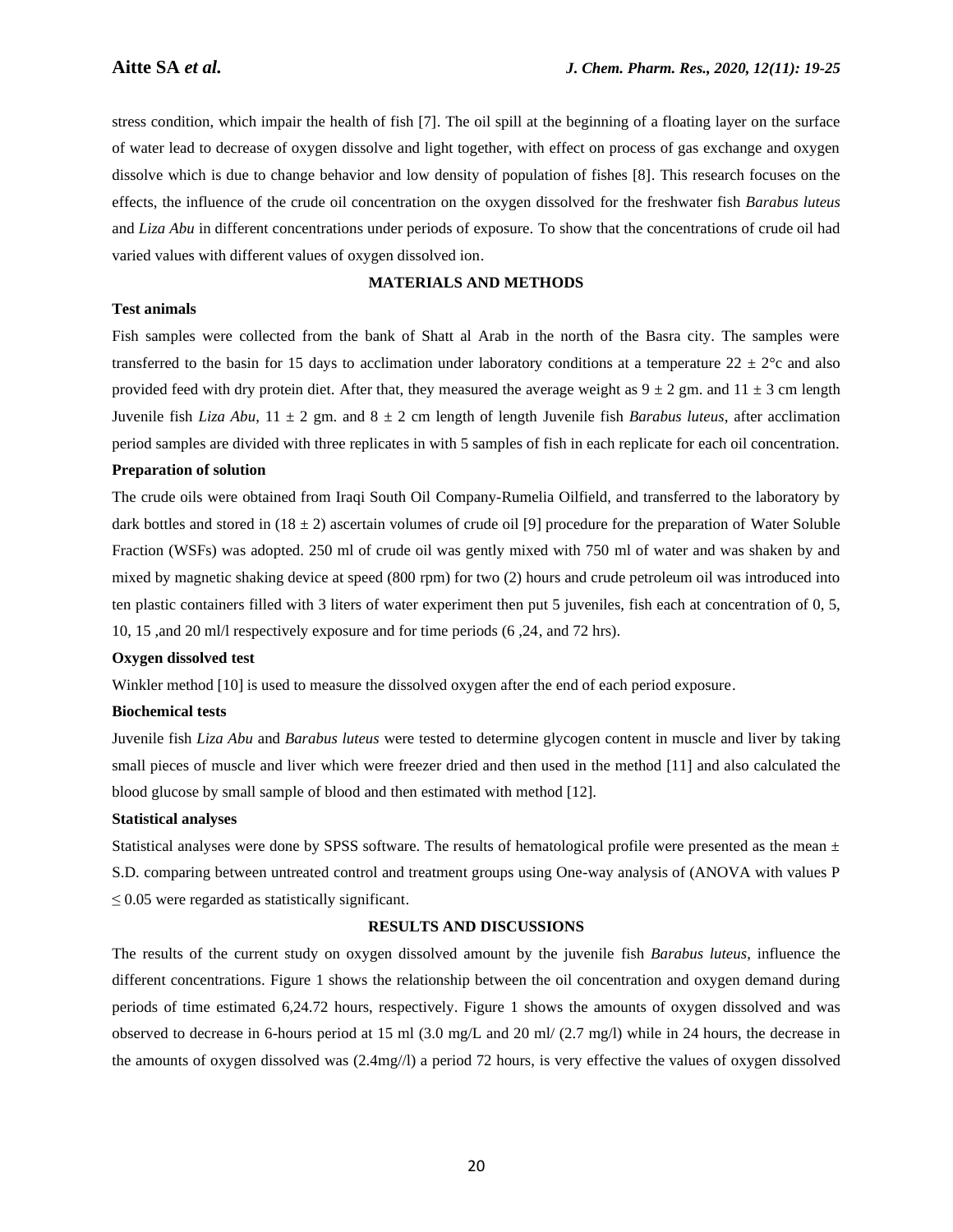are (2.0mg/L at 15 ml/L of crude oil and in 20ml/L the dissolve oxygen was (1.5mg/l) in comparison with the reference group (5.6mg/l) (Tabes 1 and 2).



**Figure 1. Ehe amount of oxygen dissolved mg/I/hour for juvenile** *Barabus Luteus* **fish after three periods of exposure. Table 1. Coefficient coloration factor for dissolve oxygen for** *Barabus Luteus* **fish after exposure to three period of time.**

| <b>Time Period hours</b> | <b>R</b> value | $\mathbf{R}^2$ value | <b>Equation</b>    |  |
|--------------------------|----------------|----------------------|--------------------|--|
|                          | 0.9478         | 0.8674               | $Y=0.1271x+4.968$  |  |
| 24                       | 0.9129         | 0.8334               | $Y=0.1531x+4.7257$ |  |
| 72                       | 0.8404         | 0.7064               | $Y=0.1529x+4.391$  |  |



**Figure 2. The amount of oxygen dissolved mg/I/hour for juvenile fish** *Lisa Abu* **after three period.**

Figure 2 shows the relationship between the oil concentration and oxygen dissolved during periods of time estimated 6,24.72 hours respectively, the results obtained from testing on the rate of oxygen dissolved for juvenile fish *Liza Abu* after 6 hours of exposure as following (4.5, 3.9, 3.5, 3.0 and 2.7 mg/l) and after 24 hours were (4.0, 3.5, 2.8, 2.4 and 2.0 mg/l) while in 72 hours period was more severe (3.8, 2.7, 2.4 , 2.0 and 1.9 mg/l ) comparison with the control (5.6mg/l) comparison with the reference group (5.6mg/ l).

| <b>Time Period hours</b> | <b>R</b> value | $\mathbb{R}^2$ value | <b>Equation</b>    |  |
|--------------------------|----------------|----------------------|--------------------|--|
| h                        | 0.9764         | 0.9465               | $Y=0.1577x+4.459$  |  |
| 24                       |                | 0.90803              | $Y=0.1747$ x+4.063 |  |

 $72 \begin{array}{|c|c|c|c|c|} \hline 0.9143 & 0.8379 & Y=0.1699 \text{ x} & +4.655 \hline \end{array}$ 

**Table 2. The coefficient coloration factor for dissolve oxygen for** *Liza Abu* **fish after exposure to three period of time.**

Statistical analysis indicated the existence of relationship between the time period and the amount of dissolved oxygen, as it was found that the shortest period of time is the most abundant in the availability of oxygen to other periods, where the correlation coefficient was for juvenile fish *Barabus luteus* (0.9478 r) and *Liza Abu* (0.9764 r) as it is evident in (Tables 1 and 2). The process of breathing fish dissolved oxygen and its very sensitive to changes in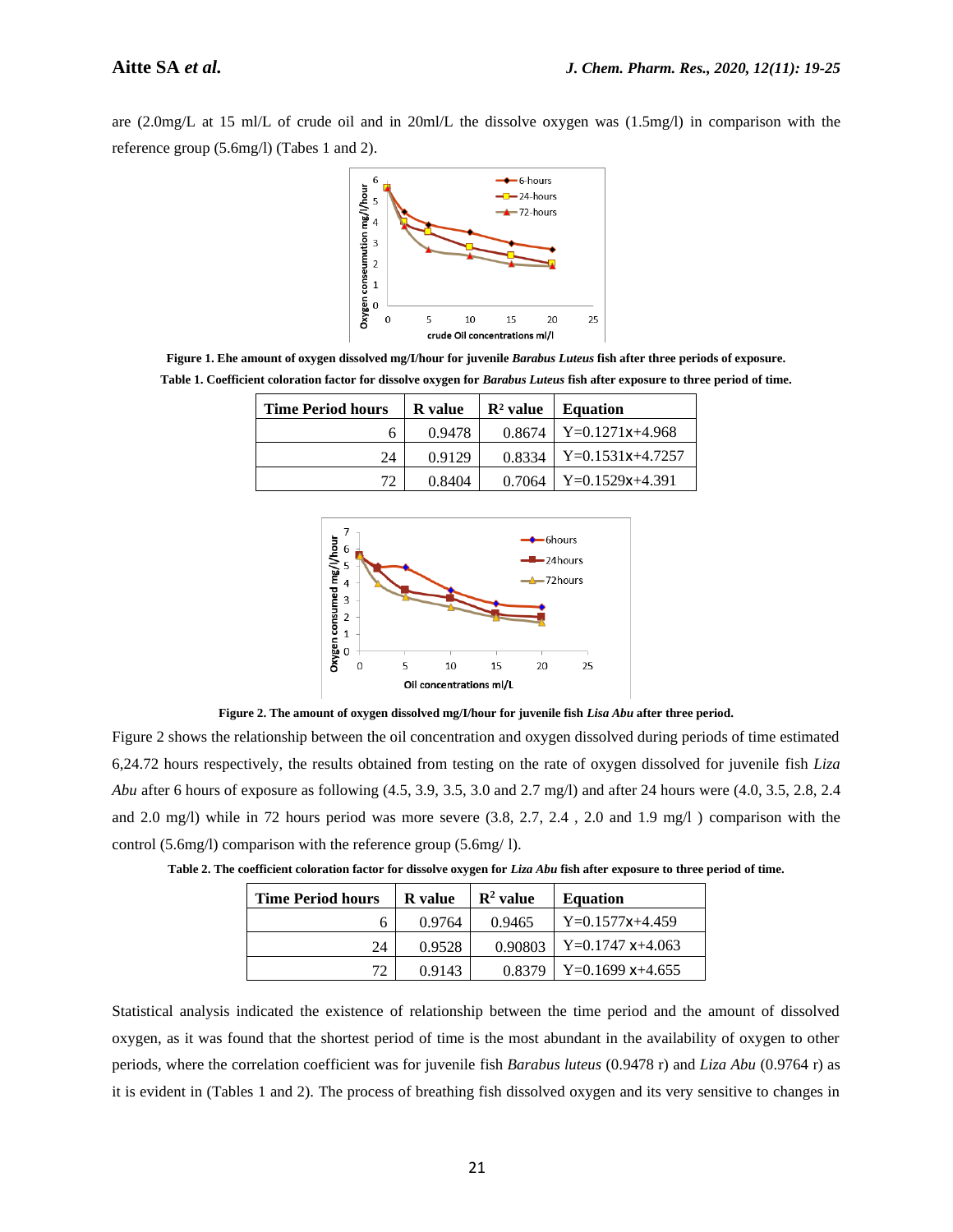aquatic environment, whether it is oil spill, organic pollutants or chemicals materials, where the presence of dissolved oxygen is an efficient factor and indicator of the vitality of the water system. The gills are the first important organ that have direct contact with water and are affected by oxygen. So, any decrease in the oxygen is reflected by its effect on metabolic activities [13]. It was found in the present study, the crude oil concentrations of water basin have obstruction arrival and permeability of oxygen lead to less proportion and shortness of breath [14]. The results of the present study on the oxygen dissolved by freshwater fishes *Barabus* and *L. Abu* under the influence of different concentrations  $(2, 5, 10, 15, 10)$  of the crude oil which is an obstacle to oxygen permeability) as well as there is found decrease in operculum function because of this low oxygen require for their respiratory. Similar observation by Pandit et al. [15] and according to Prasad MS [16] the reduction in dissolved oxygen is caused by effect of crude oil and period of exposure, perhaps reduces the abundance of soluble amounts of oxygen this leads to like hypoxia condition [17]. These toxic concentrations are from crude oil. It has caused changes in the structure of gills tissue, resulting in damage to the respiratory lamella due to its low effectiveness and lack of ability to cause oxygen to circulate in it and indicated that the abnormal mechanical mechanism leads the fish to death. It forms a mucous layer that prevents the delivery of oxygen. The results of the current study also showed that the correlation coefficient between the time of exposure and the amount of dissolved oxygen was found that the time period of 6 hours more abundant in the presence of dissolved oxygen from the rest of the other periods, where the correlation rate was (0.9478 r) in *Barabus luteus* while in a fish *Liza Abu*, the correlation factor was (0.9764 r) and this confirms that the exposure period has a large role in the lack of the presence of the quantity of dissolved oxygen with the presence of dissolved crude oil concentrations in the water.

#### **Effect on muscle and liver glycogen**

The results of this study indicated that the changes in juveniles of freshwater fish *Liza Abu* and *Barabus luteus* treated to crude oil concentrations (10,15 and 20 ml/L) for 24 and in a period of 72 hours. Figures 3 and 4 show a gradual reduction in the values of liver tissues glycogen content for juvenile *Liza Abu* and *Barabus luteus*. Therefore, the decrease in the level of juvenile *Liza Abu* glycogen was (4.08, 2.97, 1.32 mg/l) compared to the control (5.98mg/l) and of juvenile *Barabus luteus* liver glycogen was recorded within a period of 24 hours as follows  $(4.72, 3.28, 2.05 \text{ mg/l})$  compared to the control  $(5.88 \text{ mg/l})$ .



**Figure 3. Effect of 24 hours exposure to different crude concentration on liver glycogen content for juvenile** *Barabus luteus* **and** *Lisa abu (p<0.05).*

22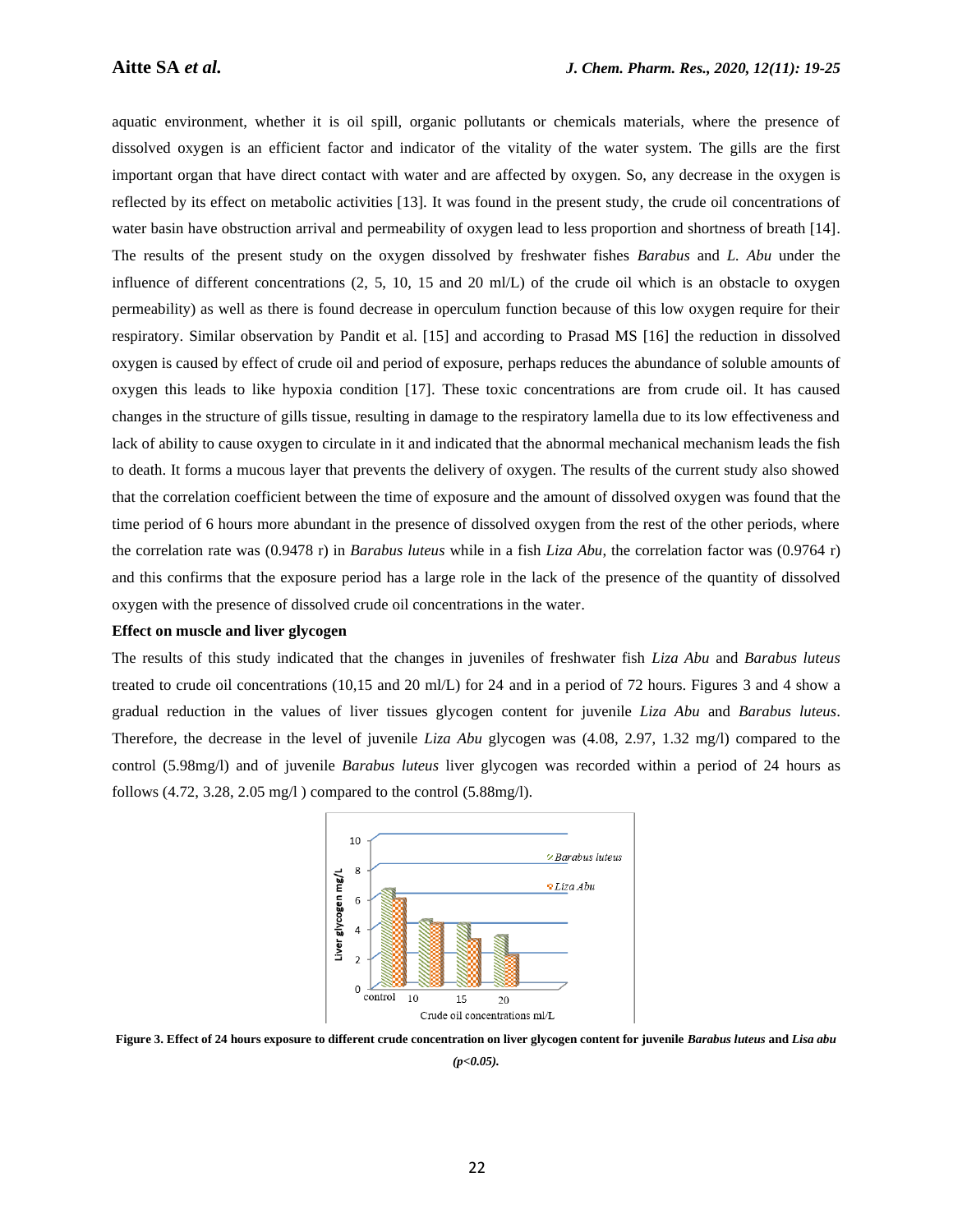

**Figure 4. Effect of 72 hours exposure to different crude concentrations on liver glycogen content for juvenile** *Barabus luteus* **and** *Lisa abu* **fishes** *(p<0.05).*

As for the 72-hour period of exposure, where the sharp decline was evident, especially in the 20 ml/L, the juvenile *Liza Abu* were recorded (2.08mg/l) compared with control (mg/l). Also, the figure showed that the period of exposure 72 hours was more reduced. It was observed that these decrease of different values scattered with the concentrations crude oil, where the characteristic of juvenile *Barabus luteus* was recorded as follows (3.41mg/l) compared to control (6.54mg/l) (Figures 5 and 6).



**Figure 5. Effect of 24 hours of different crude oil concentrations on muscle glycogen for juvenile** *Barabus luteus* **and** *Lisa abu (p<0.05).*



**Figure 6. Effect of 72 hours exposure to different crude oil concentrations on muscle glycogen content for juvenile** *Barabus luteus* **and**  *Lisas abu (p<0.05).*

From the above figures 5 and 6, it is indicated that a decrease in the muscle glycogen values for the juveniles *Liza Abu b*y and the *Barabus luteus*, was found that the decrease was with different values during 24 hours of exposure. Also, it showed that the period of exposure of 72 hours was more reduced. It was observed that these decreases of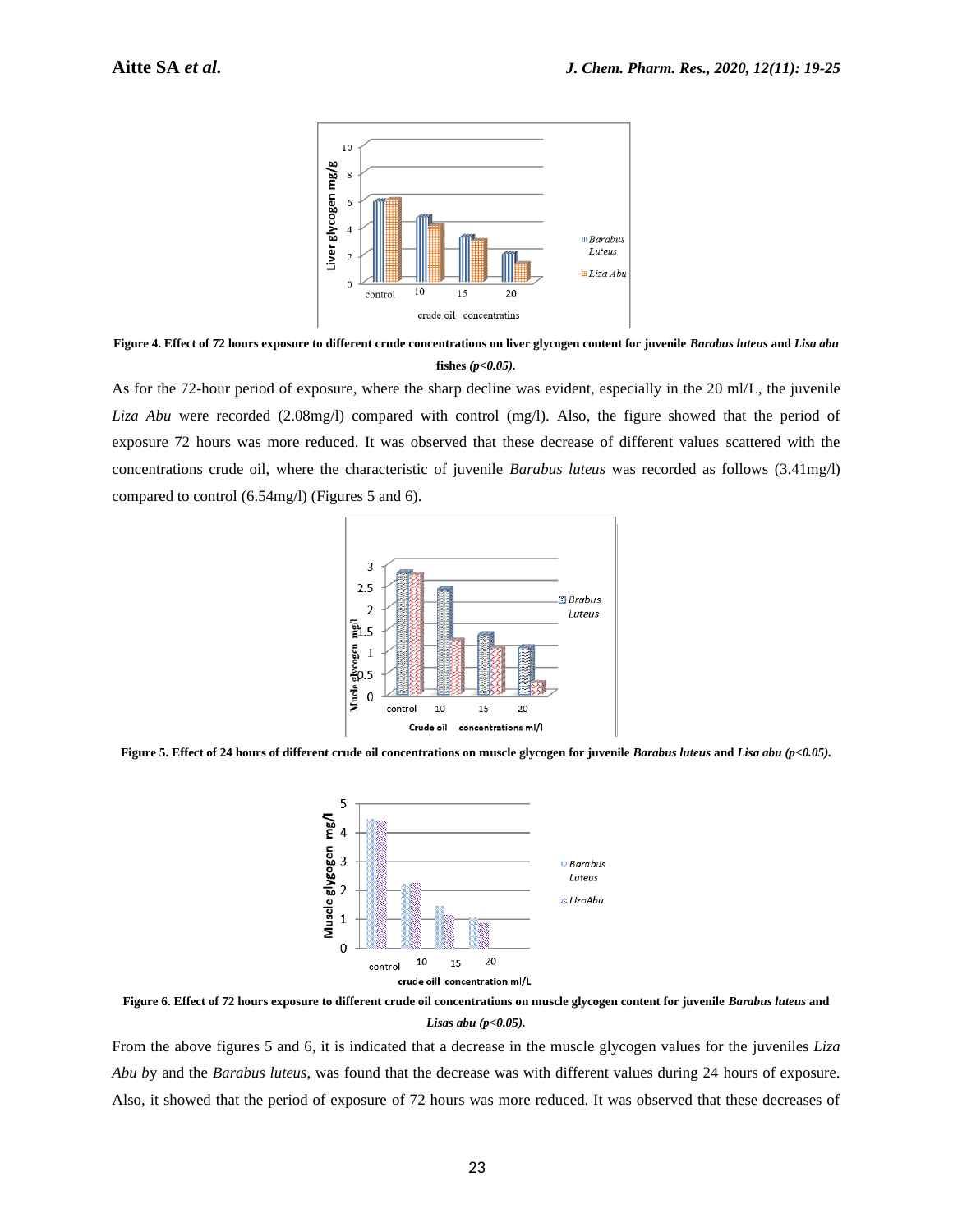different concentrations of crude, where the significant decline in the muscle glycogen of *Liza Abu* juveniles fish was recorded as follows (2.28,1.14.0.88 mg/l comparing with reference group (4.41mg/l). In the glycogen of *Barabus luteus* juvenile fish, the decrease (2.25.1.48, 1.07mg/l) was compared with control (4.49mg/l). This reduction in glycogen content which is affected by toxicity of crude oil and low gas exchange leading to reflect on metabolic vital process. Results of exposure fish to different crude oil concentrations and exposure periods causes depletion in glycogen levels in liver and muscles, this attribute may be happened with increase in glucose level thus the increase of glycolysis operation lead to glucose level. This agreement who reported significant reduction in liver and muscle glycogen of fish exposed to WSF crude oil [18]. The depletion in liver and muscle glycogen by inhibition in enzymatic activities cause and this led to reduction in glycogen storage. Previous studies have shown the readily depleted as a result of angry production and my typical stress response confirming the prevalence of hypoxia condition at the tissues and also decrease in glycogen due to utilization by anaerobic glycolysis [19], and induce marked changes in carbohydrate energy reverse of fish. This study that showed the reduction in glycogen content combined with increase crude concentrations, which emphasized about the sings of crude oil poisoning and it is agreement with the findings of Salahuddin et al. [20]. As a result of the impact, this crude concentration is appeared that *Liza Abu* is more sensitive than *Barabus Luteus.* In this study, it is shown the levels of blood TG were significantly increased in the juvenile of *Liza Abu* and *Barabus Letuse* due to response to a stressor by eliciting a generalized physiological response, similar to this is reported by Pazhanisamy et al. [21]. The present study (Table 3) showed gradual increase of blood glucose level of the treated fish after 24, 72 hours to the crude concentrations. This increase is due to glycolysis of stored glycogen in liver, this took place as a response to stress and transformation to glucose for energy requirements, by animals [22], this result is in line with the result of Abdulla et al. [23]. During the study on freshwater fish, exposure to water pollutants including pesticides and heavy metals similarly resulted in elevated plasma glucose in fish [24] attributed the increase in blood glucose in Nile tilapia *Oreochromis niloticus* to intensive glycogenolysis. Glucose level is an important indicator of stress and [25,26] showed that increasing of glucose levels due to the secretion of hormones like catechol amines, glucocorticoids and that increasing of glycolysis and this led to high glucose in blood. Water soluble fraction of crude oil is an environmental stress, or which leads to abnormal changes in dissolved oxygen and biochemical parameters in fishes. The alteration in the amount of dissolved oxygen and some biochemical parameters is an indication.

#### **Effect on blood glucose**

When measuring blood glucose, it is observed in table 3 the high value present, it is accompanied by an increase in the exposure period and the crude oil of its oil concentrations as shown in 20 ml/L (42.44 mg/l in juveniles *Barabus luteus* and 31.2 ± 1.21 mg/l in juveniles *Liza Abu* during 24 hours of exposure, while in the 72 hours the same layer recorded increased (35.07 ± 2.18 mg/l for juveniles *Liza Abu* and 47.64 ± 3.04 mg/ in the blood glucose of juveniles *Barabus luteus* compared with control  $(23.7 \pm 2.02 \text{ mg/l})$ , while in the lower l oil concentrations was the increase in blood glucose values as shown in table 3.

**Table 3. The changes in blood glucose in two fishes after exposure to different crude concentrations.**

| <b>Control</b>   | $10 \text{ ml/l}$ | $15 \text{ mL}$  | $20 \text{ ml/L}$           | Time of period   Type of fish |                       |
|------------------|-------------------|------------------|-----------------------------|-------------------------------|-----------------------|
| $23.3 \pm 231$   | $26.27 \pm 2.04$  | $28.19 \pm 2.76$ | $1.31.2 \pm 1.21$           | - 24 hours                    | Liza Abu              |
| $24.86 \pm 2.07$ | $30.15 \pm 1.27$  | $34.11 \pm 3.09$ | $42.44 \pm 2.08$   24 hours |                               | <b>Barabus Luteus</b> |